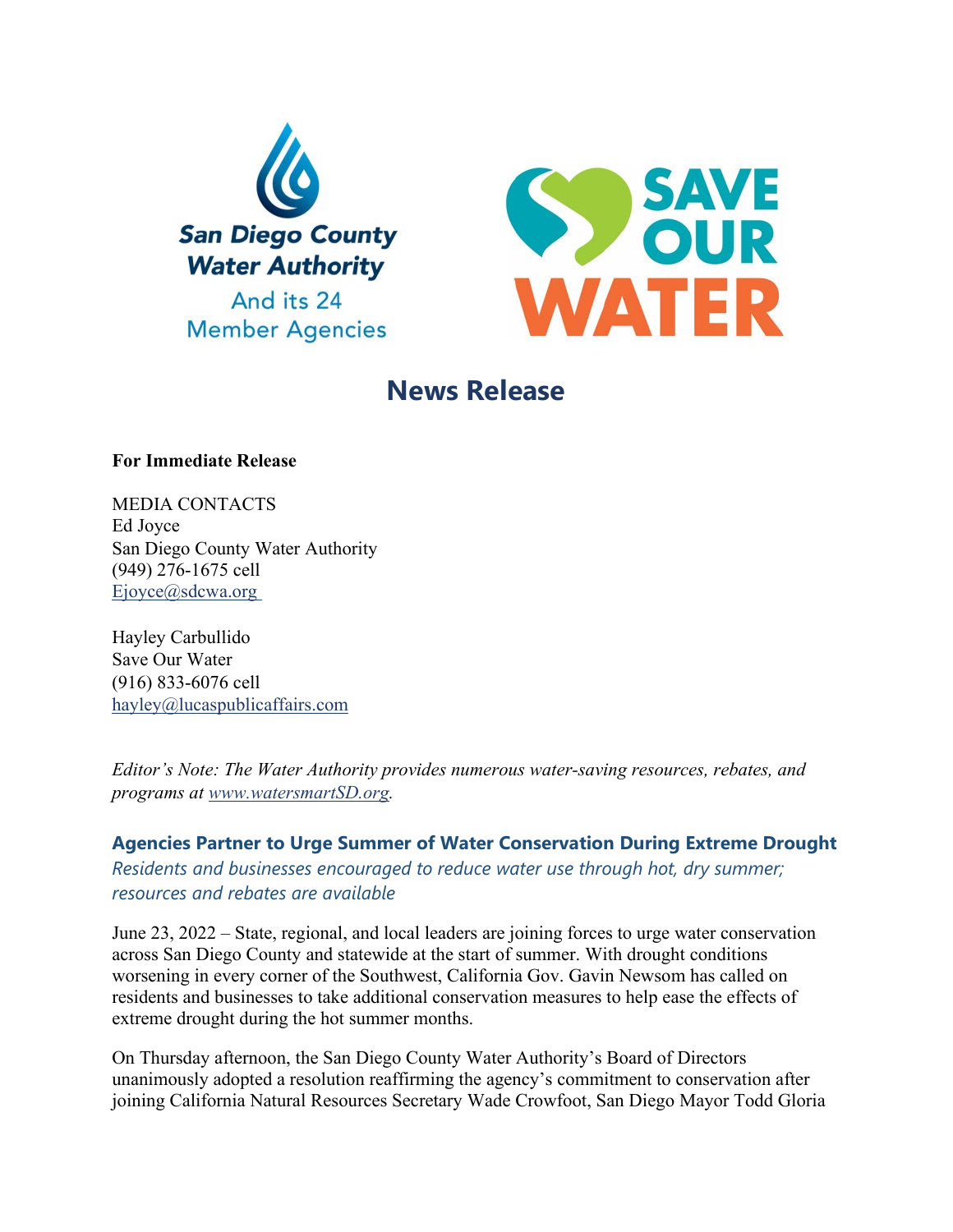and regional leaders by committing to additional water-saving measures to combat what scientists call the worst drought in 1,200 years.

The Water Authority is collaborating with the Department of Water Resources' Save Our Water program, the Metropolitan Water District of Southern California, and its 24 member agencies on public outreach and education efforts this summer designed to stop water waste and increase conservation efforts statewide. In addition to social and traditional advertising campaigns, the Water Authority is planning to attend several community events to hand out "drought survival kits" that include hose nozzles and buckets for collecting shower water for irrigating plants.

"Strengthening efforts to save water should be top of mind for all Californians this summer as California continues to endure extreme drought going into the hottest and driest months of the year," said Secretary Crowfoot. "Even small actions to cut back on water use, like watering your yard less, can make a lasting impact on the effects of drought in our state and help ensure that we have enough water supply to meet our current and future needs."

At the governor's direction, the State Water Resources Control Board in May adopted an emergency water conservation regulation to ensure more substantial water savings. The regulation bans irrigation of non-functional turf in commercial, industrial, and institutional settings statewide, and directs urban water supplies to implement conservation actions under Level 2 of their Water Shortage Contingency Plans.

Mayor Gloria said the City of San Diego's investment in repurified water will enhance supply reliability in years ahead, but he emphasized that it's important for residents save more water now. He added that the City has adopted more stringent water restrictions under Level 2 of it[s](https://www.sandiego.gov/sites/default/files/appendix_e_-_wscp_feb-12-2021.pdf) [Water Shortage Contingency Plan.](https://www.sandiego.gov/sites/default/files/appendix_e_-_wscp_feb-12-2021.pdf)

"As our state and region continue to navigate current drought conditions, we are asking San Diegans to take these prudent water-conservation measures now, so we can help avoid a more dire situation in the near future," said Mayor Gloria. "The City and its regional partners have a number of rebate and resource programs to help everyone do their part to reduce water use."

At the Water Authority, Board Chair Gary Croucher said the agency is working with leading local industry associations to promote water conservation by tourists, restaurant patrons and homeowner associations. In addition, the Water Authority sponsors on-farm water conservation measures through the Mission Resource Conservation District and collaborates with the County of San Diego on water-saving rebates in unincorporated areas, along with providing a variety of other resources to residents and businesses at [www.WaterSmartSD.org.](http://www.watersmartsd.org/)

"Thank you to each and every San Diegan who has helped reduce per capita water use in our region by more than 40 percent over the past three decades," Croucher said. "But the simple fact is that we can and should do more. We are committed to answering the Governor's call to step up conservation efforts this summer."

Jerry Sanders, president and CEO of the San Diego Regional Chamber of Commerce, joined Thursday's news conference and encouraged business leaders to take advantage of rebates and programs that help offset the cost of converting non-functional and ornamental turf at their